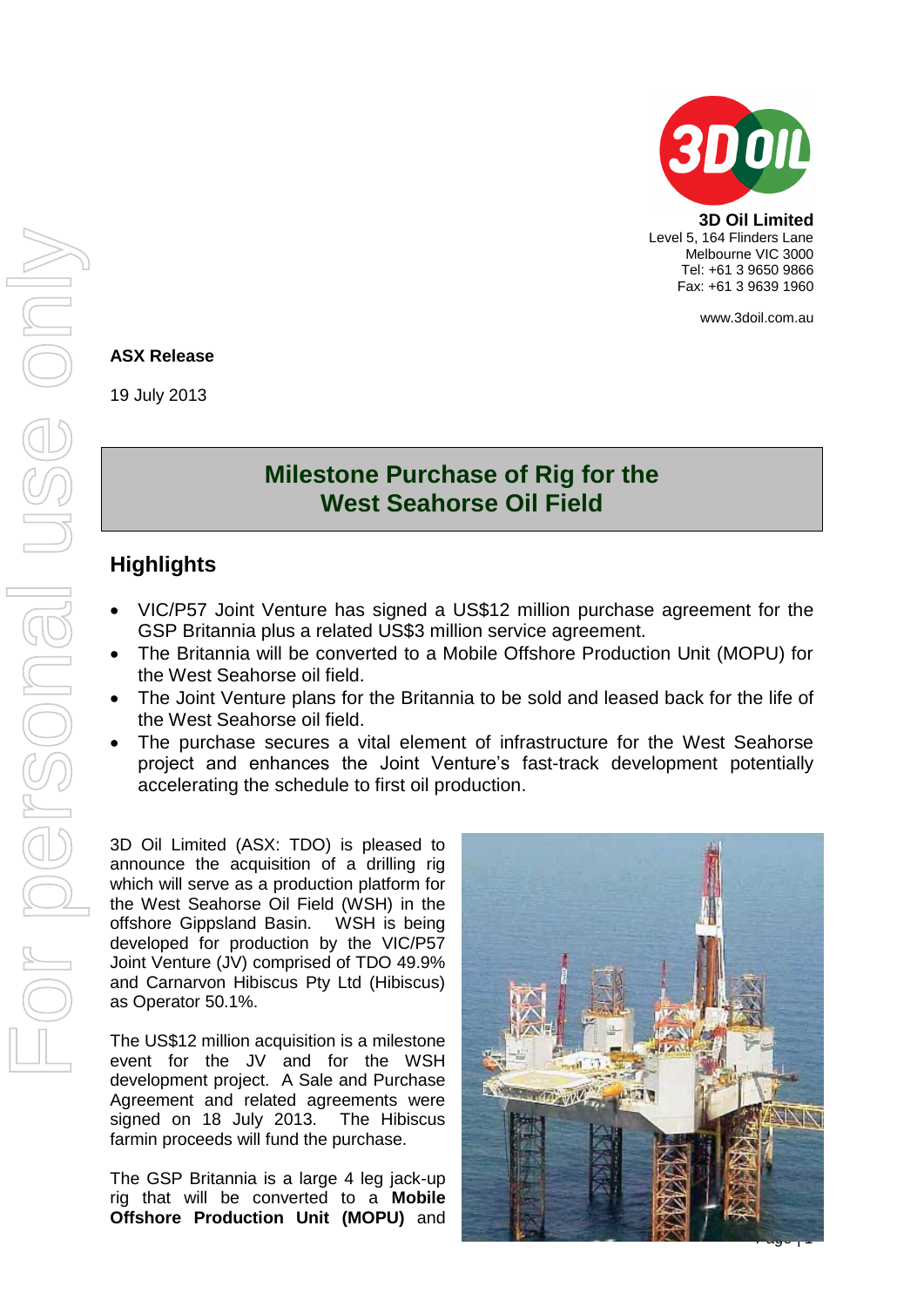installed at the WSH location. It is well suited to the harsh operating conditions of the Bass Strait and, once converted to a MOPU with production facilities, its size will allow deck space for drilling of the WSH production and exploration wells with the use of a de-mountable modular platform rig.

This approach will be cost effective and will allow the JV to accelerate first oil from WSH.



*GSP Britannia operating in the North Sea*

### Project phases:

- Purchase of the Britannia now secures the JV's rights to the rig.
- The JV plans to re-sell the Britannia to a MOPU contractor at or before the WSH project Final Investment Decision (FID) for conversion to a MOPU.
- The JV then intends to lease back the Britannia MOPU for the life of the WSH field.
- Existing drilling equipment will be removed from the Britannia.
- The MOPU Contractor will then install production equipment and facilities in order to complete conversion of Britannia to a Mobile Offshore Production Unit (MOPU).
- JV will contract a modularised platform drilling rig and place on the Britannia.
- JV will drill all VIC/P57 wells from the Britannia (including WSH production wells and potentially a nearby exploration well), then remove platform drilling rig.
- JV will commence WSH oil production utilising the Britannia as a MOPU.

### Advantages of the Britannia purchase to the WSH project include:

- Accelerates First Oil from the West Seahorse Project to potentially late 2014.
- Secures suitable rig for project at relatively low purchase price.
- Accelerates the Safety Case approval process as it focuses the team on the final development solution immediately.
- Reduces Capital Cost of the project.
- Reduces Drilling Cost of the project.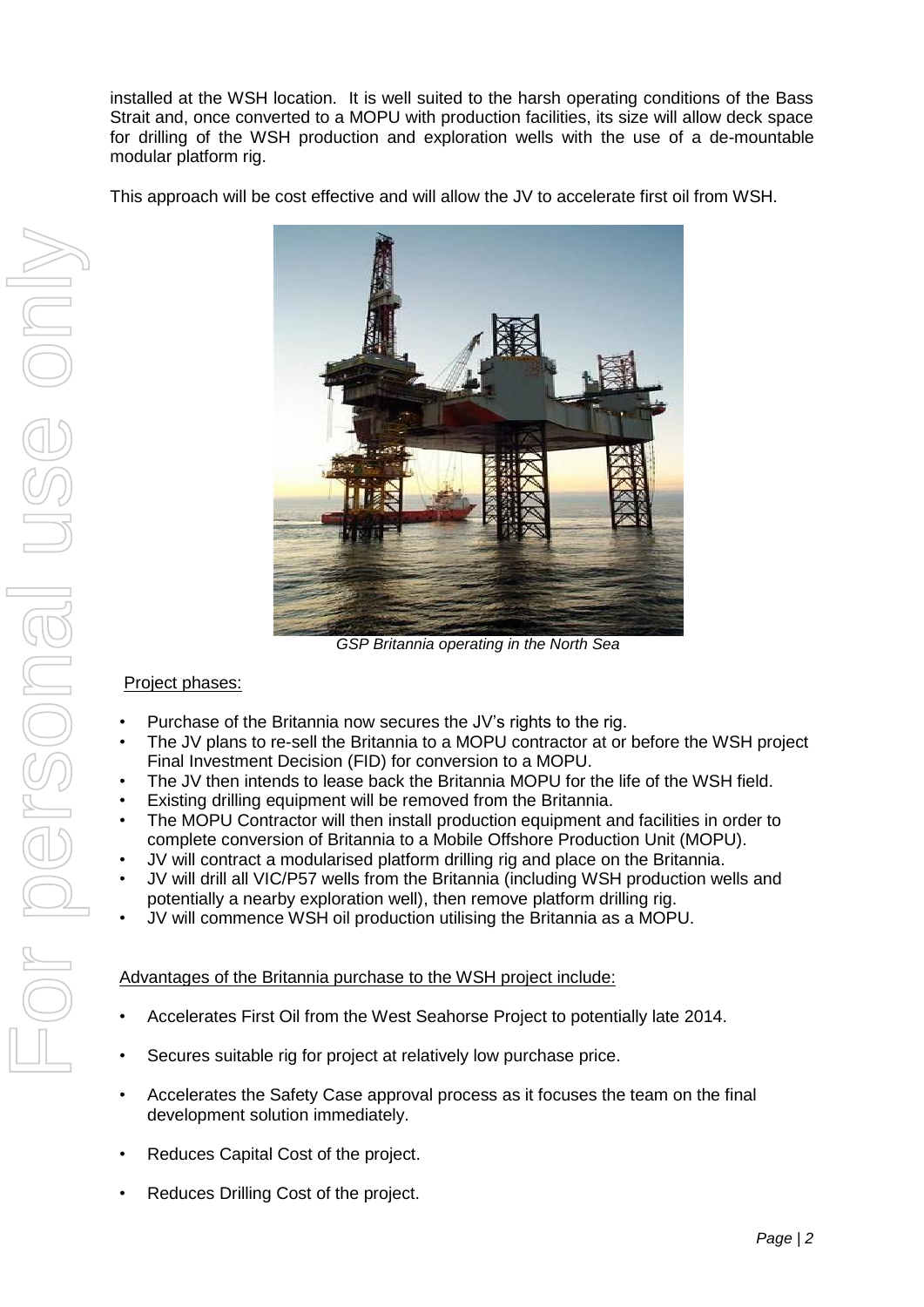#### Britannia selection process

Multiple rigs were considered during the selection process to identify a rig suitable for conversion to the WSH MOPU, with a key factor being the ability to withstand conditions in the Bass Strait. Two potential rigs were identified, with the Britannia being selected on the basis of cost and suitability. Detailed inspections have been performed on GSP Britannia which was found to be in good condition. The Britannia had a long history of working for Shell in the North Sea and has been very well maintained. Initial inspections were performed in May 2013 and supplemented with ongoing work and dialogue with the owners since that time.

#### West Seahorse Oil Field Background

The West Seahorse field lies 14km offshore from Ninety Mile Beach in 39 metres of water, 18km SSE of the Gippsland town of Loch Sport. The area hosts existing oil and gas infrastructure, with West Seahorse located 38km east of the onshore Esso Longford Gas Plant and 11km from Esso's offshore Barracouta platform.



*Location map showing the West Seahorse location* 

The West Seahorse oil reservoir is approximately 1400 metres below sea level in some of the same high-productivity sandstones that have historically contributed to the prolific oil fields of the Gippsland Basin. Initial oil production rates are expected to be as high as 12,000 barrels of oil per day.

Independent experts engaged by 3D Oil have determined a best estimate of 9.2 million barrels of recoverable oil from West Seahorse (2C Contingent Resources).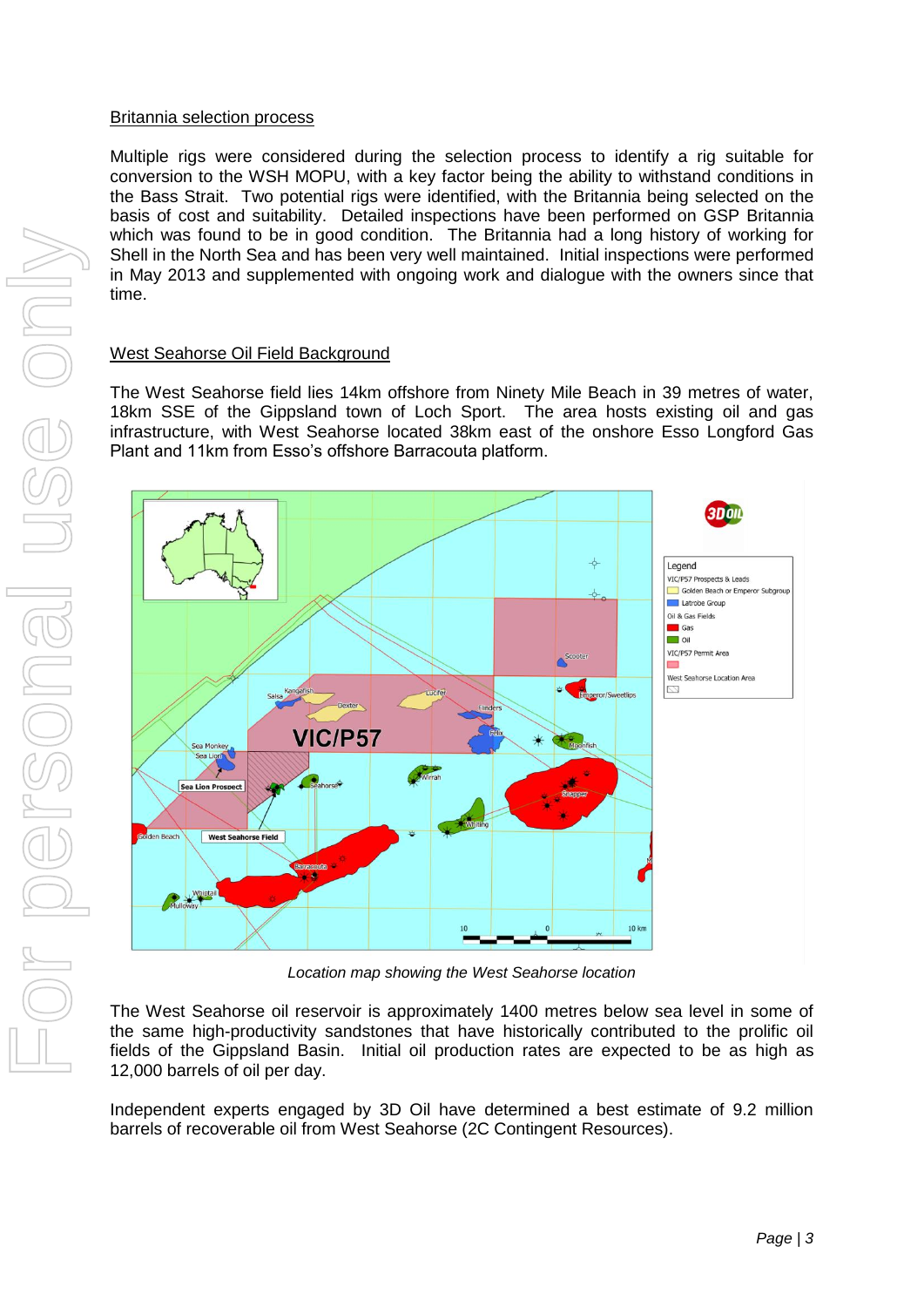The West Seahorse Development Concept is described as follows:

- Two production wells will be drilled and completed via a modular platform drilling rig temporarily installed on the MOPU. The size of the Britannia allows the use of a modular rig thereby eliminating the need to contract a separate offshore drilling unit as had been previously considered. Two production wells will be connected directly to the MOPU through the use of surface completions.
- The Britannia jack-up rig will be refurbished and modified for duty as a MOPU. It will be fixed to the seabed at West Seahorse field location for the life of the project. The MOPU will include processing facilities to remove associated gas and water, to stabilise the crude oil, and export the stabilised crude. Produced gas will be processed and utilized for fuel gas and enhanced recovery (gas lift) with the remaining gas being flared. Produced water will be treated to regulatory requirement quality and disposed overboard.
- The stabilised oil will be produced via a 1.6km 4-inch flexible flowline to a catenary anchor leg moored (CALM) buoy and flexible hose to a Floating Storage Offloading (FSO) vessel. The FSO can then either load to another vessel in tandem mooring or shuttle the crude to a refinery.



The joint venture has adopted an aggressive project schedule and has assembled a project team who have been working on engineering, planning and approvals for the West Seahorse development project, with the objective of producing oil within approximately two years.

The VIC/P57 Joint Venture is comprised of:

| Carnarvon Hibiscus Pty Ltd                               |                    |
|----------------------------------------------------------|--------------------|
| (a wholly owned subsidiary of Hibiscus Petroleum Berhad) | 50.1% and Operator |

3D Oil Limited 49.9%